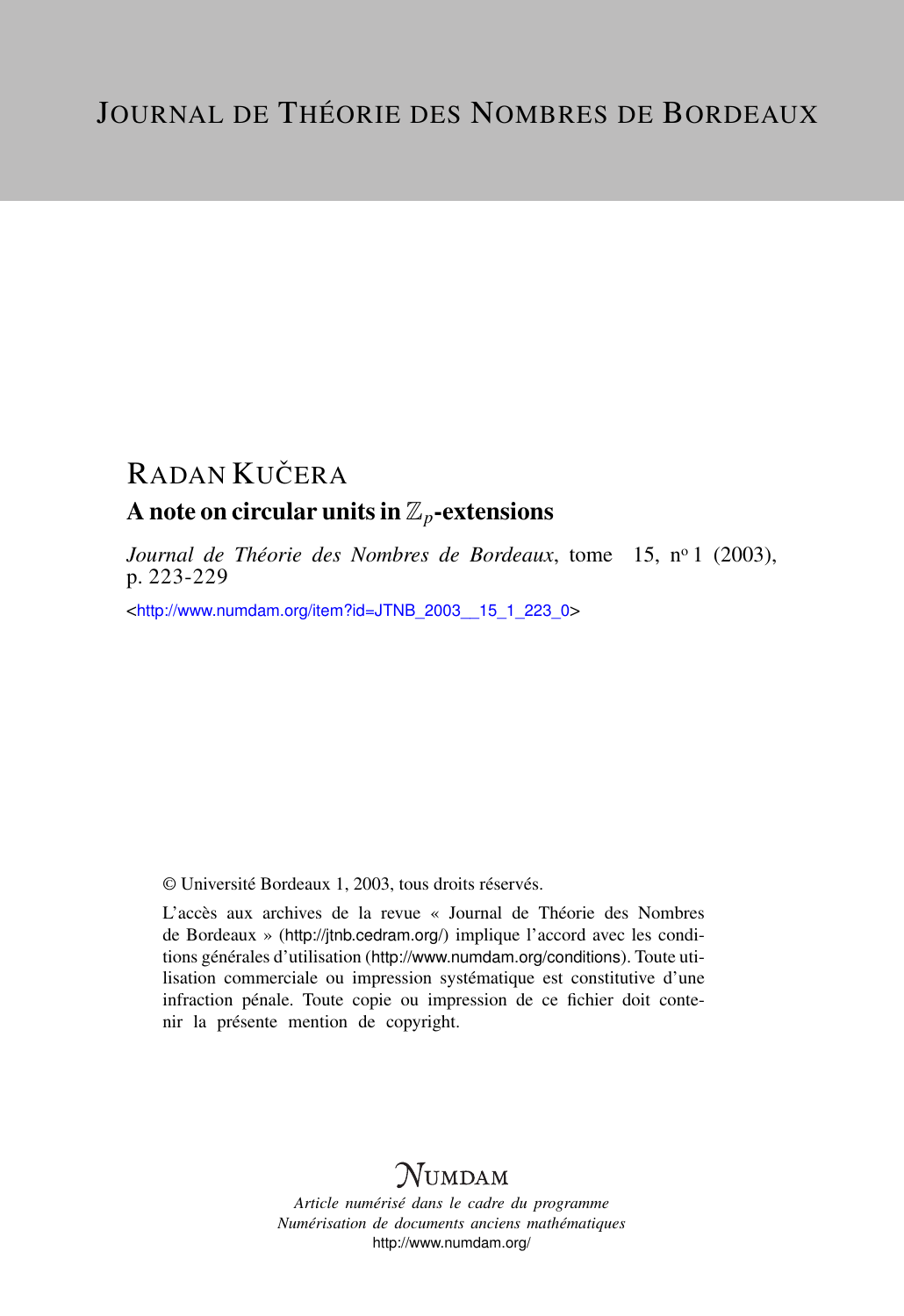### A note on circular units in  $\mathbb{Z}_p$ -extensions

### par RADAN KUCERA

RÉSUMÉ. Nous nous intéressons aux limites projectives des groupes de Sinnott et des groupes de Washington des unités circulaires dans la  $\mathbb{Z}_p$ -extension d'un corps abélien. Nous montrons par un exemple qu'en général ces deux limites ne coincident pas.

ABSTRACT. In this note we consider projective limits of Sinnott and Washington groups of circular units in the cyclotomic  $\mathbb{Z}_{p}$ extension of an abelian field. A concrete example is given to show that these two limits do not coincide in general.

#### 1. Introduction

For any positive integer m, let  $\zeta_m = e^{2\pi i/m}$  and let  $\mathbb{Q}^{(m)} = \mathbb{Q}(\zeta_m)$  be the mth cyclotomic field. Let K be an abelian field of conductor m, i.e.,  $m$  is the smallest positive integer such that K is a subfield of  $\mathbb{Q}^{(m)}$ . Let  $C(K)$  be the Sinnott group of circular units of K (see [S]). It is well known (see [L]) that this group can be defined as the intersection of the group  $E(K)$  of all units in K and the subgroup of the multiplicative group of K generated by  $-1$  and by all norms  $N_{\mathbb{Q}^{(r)}/\mathbb{Q}^{(r)} \cap K}(1 - \zeta_r^a)$ , where  $1 < r \mid m$ and  $(a, r) = 1$ . Let  $\overline{C}(K)$  be the group of cyclotomic units of K mentioned in [W, page 143], i.e.,  $\overline{C}(K) = E(K) \cap C(\mathbb{Q}^{(m)})$ . We shall call the latter group the Washington group of cyclotomic units.

Now, let p be an odd prime which does not ramify in K. Let  $B/\mathbb{Q}$  be the cyclotomic  $\mathbb{Z}_p$ -extension of the rational numbers, i.e.,  $\mathbb{Q} = B_0 \subset B_1 \subset B_2 \subset$ cyclotomic  $\mathbb{Z}_p$ -extension of the rational numbers, i.e.,  $\mathbb{Q} = B_0 \subset B_1 \subset B_2 \subset \dots$  are abelian fields ramified only at  $p$ ,  $[B_n : \mathbb{Q}] = p^n$ , and  $B = \bigcup_{n=0}^{\infty} B_n$ .<br>Hence  $KB = \bigcup_{n=0}^{\infty} KB$  is the avelatomic  $\mathbb{Z}$ Hence  $KB = \bigcup_{n=0}^{\infty} KB_n$  is the cyclotomic  $\mathbb{Z}_p$ -extension of K.

We shall consider the following projective limits (with respect to norms)  $C = \underline{\lim}(C(KB_n) \otimes \mathbb{Z}_p)$ , and  $\overline{C} = \underline{\lim}(\overline{C}(KB_n) \otimes \mathbb{Z}_p)$ . It has been proved in [KN] that C is of finite index in  $\overline{C}$ . But there has remained an open question whether  $C = \overline{C}$  in general or not. This note is devoted to the negative answer to this question. More precisely, by an explicit construction we shall prove the following

Manuscrit reçu le 3 décembre 2001.

Supported by the grant 201/01/0471 of the Grant Agency of the Czech Republic.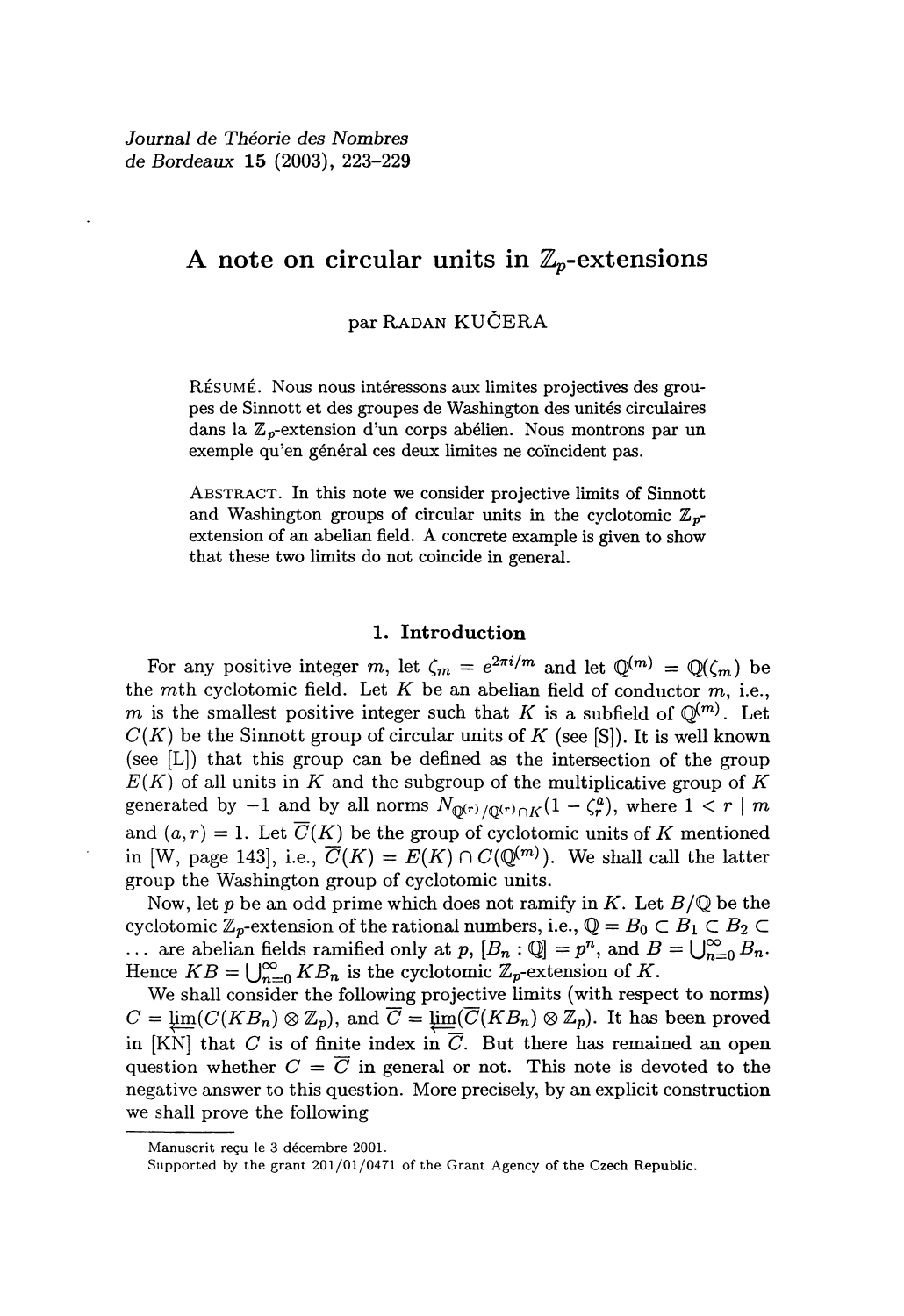**Theorem.** For  $p = 3$ , there is an abelian field K of degree 9 over Q such 224<br> **Theorem.** For  $p = 3$ ,<br>
that there is  $\eta = (\eta_n)_{n=0}^{\infty}$ <br>  $\eta \notin \underleftarrow{\lim}_{n=0} (C(KB_n) \otimes \mathbb{Z}_p)$ .<br>
Let us mention that<br>
construction one can g that there is  $\eta = (\eta_n)_{n=0}^{\infty} \in \varprojlim \overline{C}(KB_n)$  satisfying  $\eta^3 \in \varprojlim C(KB_n)$  and  $\eta \notin \varprojlim (C(KB_n) \otimes \mathbb{Z}_p)$ .

Let us mention that by an easy and straightforward modification of our construction one can get, for any given odd prime  $p$ , an example of an abelian field of degree  $p^2$ , ramified at  $2p + 1$  primes, whose cyclotomic  $\mathbb{Z}_p$ -extension satisfies  $p \mid [\overline{C}:C].$ 

A similar example has been given independently by J.-R. Belliard, who describes in [B] an abelian field K of degree  $p^2$ , ramified at  $p + 1$  primes, and shows by means of an explicit construction in  $\mathbb{Z}_p$ -extension  $KB/K$  that C is not a  $\Lambda$ -free  $\Lambda$ -module, where  $\Lambda = \mathbb{Z}_p[[\text{Gal}(KB/K)]]$ . Moreover, he proves here that there exists  $\varepsilon \in \overline{C}$  such that  $\varepsilon^p \in C$  and  $\varepsilon \notin C$  if and only if C is not a  $\Lambda$ -free  $\Lambda$ -module. To compare these two constructions: on the one hand our example needs more ramified primes, but on the other hand we do not need to tensor by  $\mathbb{Z}_p$  to be able to define units  $\eta_n \in \overline{C}(KB_n)$ giving the norm-coherent sequence  $(\eta_n) \in \overline{C}$ , so - in some sense - our example is more explicit.

Notation. Let  $q_1, q_2, \ldots, q_7$  be different primes, all congruent to 1 modulo 9, chosen in such a way that  $q_1 \not\equiv 1 \pmod{27}$  and that for different  $i, j \in \{1, 2, \ldots, 7\}$  the prime  $q_i$  is a cubic residue modulo  $q_j$ . For each  $i \in \{1, 2, \ldots, 7\}$ , let  $\chi_i$  be a cubic Dirichlet character modulo  $q_i$ . Let K be the abelian field corresponding to the group of Dirichlet characters generated by  $\chi_1\chi_2\chi_3\chi_4\chi_5$  and  $\chi_2\chi_3\chi_4^2\chi_5^2\chi_6\chi_7$ . So  $[K:\mathbb{Q}]=9$  and K has the following four subfields of degree 3:

|                                                                                                                |  | $K_1$ corresponding to $\chi_2 \chi_3 \chi_4^2 \chi_5^2 \chi_6 \chi_7$ of conductor $f_1 = q_2 q_3 q_4 q_5 q_6 q_7$ , |
|----------------------------------------------------------------------------------------------------------------|--|-----------------------------------------------------------------------------------------------------------------------|
| $K_2$ corresponding to $\chi_1 \chi_4^2 \chi_5^2 \chi_6^2 \chi_7^2$ of conductor $f_2 = q_1 q_4 q_5 q_6 q_7$ , |  |                                                                                                                       |
| $K_3$ corresponding to $\chi_1 \chi_2^2 \chi_3^2 \chi_6 \chi_7$                                                |  | of conductor $f_3 = q_1 q_2 q_3 q_6 q_7$ ,                                                                            |
| $K_4$ corresponding to                                                                                         |  | $\chi_1 \chi_2 \chi_3 \chi_4 \chi_5$ of conductor $f_4 = q_1 q_2 q_3 q_4 q_5$ .                                       |

For the sake of brevity, let us write  $K_0 = K$ ,  $f_0 = q_1q_2q_3q_4q_5q_6q_7$ ,  $K_5 = \mathbb{Q}$ ,  $f_5 = 1.$ 

For any prime  $q | 3f_0$ , let Frob $(q)$  mean a fixed Frobenius automorphism of q on  $KB/\mathbb{Q}$ , i.e., any chosen extension to  $KB$  of the Frobenius automorphism of q on the maximal subfield of KB unramified at q. Since  $q_i$  is a cube modulo  $f_0/q_i$  for any  $i = 1, 2, ..., 7$ , the previous choice can be done in such a way that  $Frob(q_i) \in Gal(KB/K)$  for each  $i = 1, 2, ..., 7$ .

We shall introduce generators of  $C(KB_n)$ . For any  $i = 0, 1, ..., 4$  and any integer  $n \geq 0$  let

$$
\varepsilon_{i,n} = \begin{cases} N_{\mathbb{Q}^{(f_i)}/K_i} (1 - \zeta_{f_i}) & \text{for } n = 0, \\ N_{\mathbb{Q}^{(3^{n+1} f_i)}/K_i B_n} (1 - \zeta_{3^{n+1} f_i}) & \text{for } n > 0. \end{cases}
$$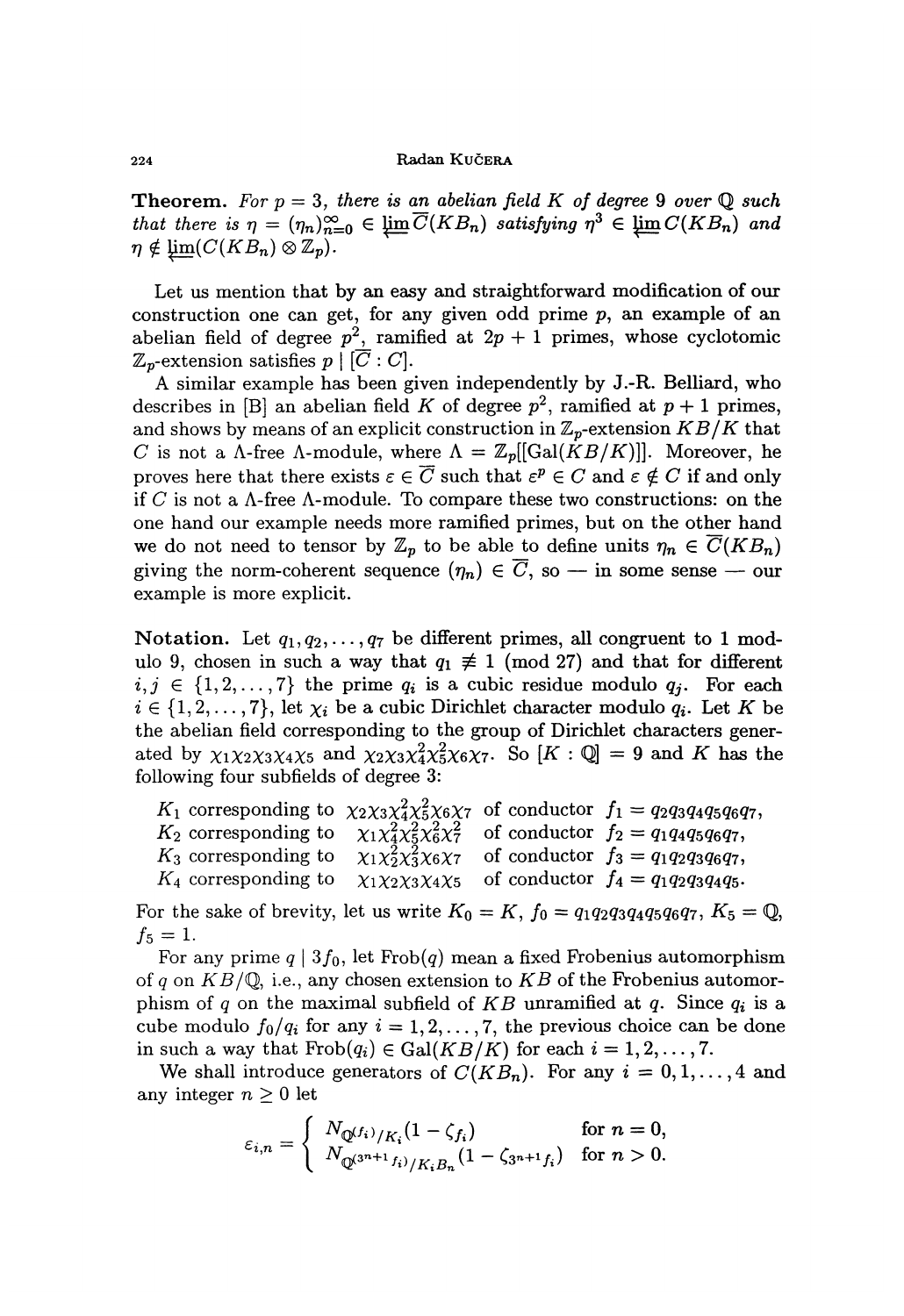Moreover, let  $\varepsilon_{5,0} = -1$  and

$$
\varepsilon_{5,n} = \frac{(1 - \zeta_{3n+1}^4)(1 - \zeta_{3n+1}^{-4})}{(1 - \zeta_{3n+1})(1 - \zeta_{3n+1}^{-1})}
$$

for any positive integer n. The following lemma shows that units  $\varepsilon_{i,j}$  with  $0 < j < n$  are generated by all conjugates of the units  $\varepsilon_{i,j}$ , where  $j = 0$  or  $j = n$ .

**Lemma 1.** For any integer  $n \geq 0$ , the Sinnott group of circular units  $C(K B_n)$  is the Galois module generated by

$$
\{\varepsilon_{i,0};\,0\leq i\leq 5\}\cup\{\varepsilon_{i,n};\,0\leq i\leq 5\}.
$$

*Proof.* Using [L],  $C(KB_n)$  is the intersection of  $E(KB_n)$  and of the Galois module D generated by  $-1$  and by all norms  $N_{\mathbb{Q}^{(r)}/\mathbb{Q}^{(r)} \cap KB_n}(1-\zeta_r)$ , where  $1 < r \mid 3^{n+1} f_0$ . We can write  $r = 3^j q$ , where  $0 \le j \le n + 1$ , and  $q \mid f_0$ . Let

$$
f_i = \max\{f_l; 0 \leq l \leq 5, f_l \mid q\}
$$

So, denoting  $B_{-1} = \mathbb{Q}$ , we have  $\mathbb{Q}^{(r)} \cap KB_n = K_iB_{j-1}$ . Therefore

$$
N_{\mathbb{Q}^{(r)}/\mathbb{Q}^{(r)}\cap KB_n}(1-\zeta_r) = N_{\mathbb{Q}^{(3^j f_i)}/K_iB_{j-1}}\left(N_{\mathbb{Q}^{(r)}/\mathbb{Q}^{(3^j f_i)}}(1-\zeta_r)\right).
$$

But

$$
N_{\mathbb{Q}^{(r)}/\mathbb{Q}^{(3^j f_i)}}(1-\zeta_r)=(1-\zeta_{3^j f_i})^{\prod_q(1-\text{Frob}(q)^{-1})},
$$

where q in the product runs over all primes  $q | r, q \nmid 3^j f_i$  (an empty product equals 1). Hence D is generated by  $-1$ , by  $\varepsilon_{i,j}$  for all  $i = 0,1,\ldots, 4$  and  $j = 0, 1, \ldots, n$ , and by

$$
N_{\mathbb{Q}^{(3^j)}/B_{j-1}}(1-\zeta_{3^j})=N_{B_n/B_{j-1}}\left(N_{\mathbb{Q}^{(3^{n+1})}/B_n}(1-\zeta_{3^{n+1}})\right)
$$

for  $j = 1, 2, ..., n + 1$ . If  $0 < j < n$  then

$$
\varepsilon_{i,j} = N_{K_i B_n / K_i B_j}(\varepsilon_{i,n}).
$$

and  $N_{\mathbb{Q}^{(3^{n+1})}/B_n}(1 - \zeta_{3^{n+1}}) = (1 - \zeta_{3^{n+1}})(1 - \zeta_{3^{n+1}}^{-1})$ . Therefore D is the Galois module generated by  $-1$ , by  $\varepsilon_{i,j}$  for all  $i = 0, 1, ..., 4$  and  $j \in \{0, n\}$ , and by  $(1-\zeta_{3n+1})(1-\zeta_{3n+1}^{-1})$ . It is well-known that all the numbers but the last one are units and that the quotient of any two conjugates of the last number is a unit. The lemma follows using the fact that the automorphism sending each root of unity to its fourth power generates the Galois group of  $B_n/\mathbb{Q}$ .

The generators described by Lemma 1 are not independent. For any integers  $j \geq 0$  and  $i, l \in \{0,1,\ldots,5\}$  such that  $l = 0$  or  $i = 5$  we have the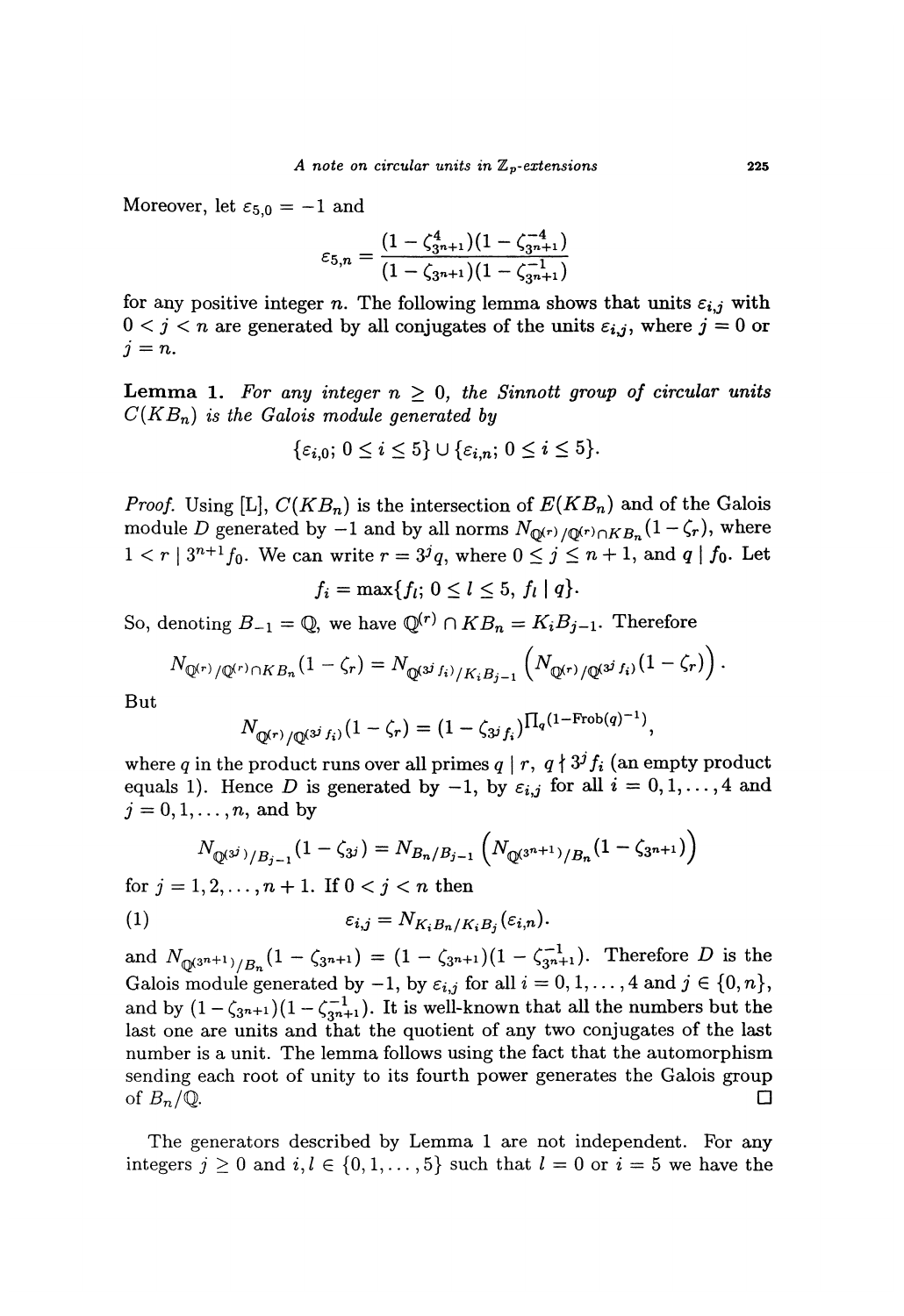Radan KUČERA

following relation

(2) 
$$
N_{K_l B_j/K_i B_j}(\varepsilon_{l,j}) = \varepsilon_{i,j}^{\prod_q (1-\text{Frob}(q)^{-1})},
$$

where q in the product runs over all primes dividing  $f_i/f_i$ . Moreover, for any integer  $j \geq 0$  and  $i \in \{0, 1, \ldots, 5\}$ 

(3) 
$$
N_{K_i B_j/K_i}(\varepsilon_{i,j}) = \varepsilon_{i,0}^{1-\text{Frob}(3)^{-1}}
$$

Construction. As we have already mentioned, the Frobenius automorphism  $Frob(q_i) \in Gal(KB/K)$  for each  $i = 1, 2, ..., 7$ . Moreover,  $q_i \equiv 1$ (mod 9) implies that  $Frob(q_i)$  is a cube in  $Gal(KB/K) \simeq (\mathbb{Z}_3, +)$ . Therefore there is unique  $\psi \in \text{Gal}(KB/K)$  such that  $\psi^3 = \text{Frob}(q_1)^{-1}$ . Because  $q_1 \neq 1 \pmod{27}$ ,  $\psi$  is a topological generator of Gal(*KB*/*K*). Hence, for each  $i = 2, 3, ..., 7$  there is a uniquely determined 3-adic integer  $\alpha_i$  satisfying  $Frob(q_i)^{-1} = \psi^{3\alpha_i}$ .

It is easy to see that  $Gal(KB_n/B_n) \setminus {\text{id}}$  is the disjoint union

$$
\operatorname{Gal}(KB_n/B_n)\setminus\{\operatorname{id}\}=\bigcup_{i=1}^4\bigl(\operatorname{Gal}(KB_n/K_iB_n)\setminus\{\operatorname{id}\}\bigr).
$$

Therefore

(4) 
$$
\epsilon_{0,n}^3 = (N_{KB_n/B_n}(\epsilon_{0,n}))^{-1} \prod_{i=1}^4 N_{KB_n/K_iB_n}(\epsilon_{0,n}).
$$

Let us consider the group  $C(KB_n)/(C(KB_n))^3$  written additively, where we shall identify any unit of  $C(KB_n)$  with its image in  $C(KB_n)/(C(KB_n))^3$ . Therefore the identity (4) means

(5) 
$$
0 = -N_{KB_n/B_n}(\varepsilon_{0,n}) + \sum_{i=1}^{4} N_{KB_n/K_iB_n}(\varepsilon_{0,n}).
$$

Let us fix  $n \geq 2$ . By abuse of notation, we shall denote the restriction of  $\psi$ to  $KB_n$  again by  $\psi$ . We shall apply

$$
\tau = (1 - \psi^{2 \cdot 3^{n-1}}) \sum_{r=0}^{3^{n-2}-1} \psi^{3r} \in \mathbb{Z}[\text{Gal}(KB_n/K)]
$$

on (5). Since  $\psi^{3^n} = 1$ , we have

(6) 
$$
\tau(1-\psi^3)=(1-\psi^{2\cdot 3^{n-1}})(1-\psi^{3^{n-1}})=3-(1+\psi^{3^{n-1}}+\psi^{2\cdot 3^{n-1}}).
$$

It is easy to see that  $1+\psi^{3^{n-1}}+\psi^{2\cdot3^{n-1}}$  is the norm operator of  $KB_n/KB_{n-1}$ . Using (6) and the norm relations (2) and (1) we obtain

(7) 
$$
\tau N_{KB_n/K_1B_n}(\varepsilon_{0,n}) = \tau (1 - \text{Frob}(q_1)^{-1}) \varepsilon_{1,n} = \tau (1 - \psi^3) \varepsilon_{1,n} = 3\varepsilon_{1,n} - N_{KB_n/KB_{n-1}}(\varepsilon_{1,n}) = -\varepsilon_{1,n-1}.
$$

226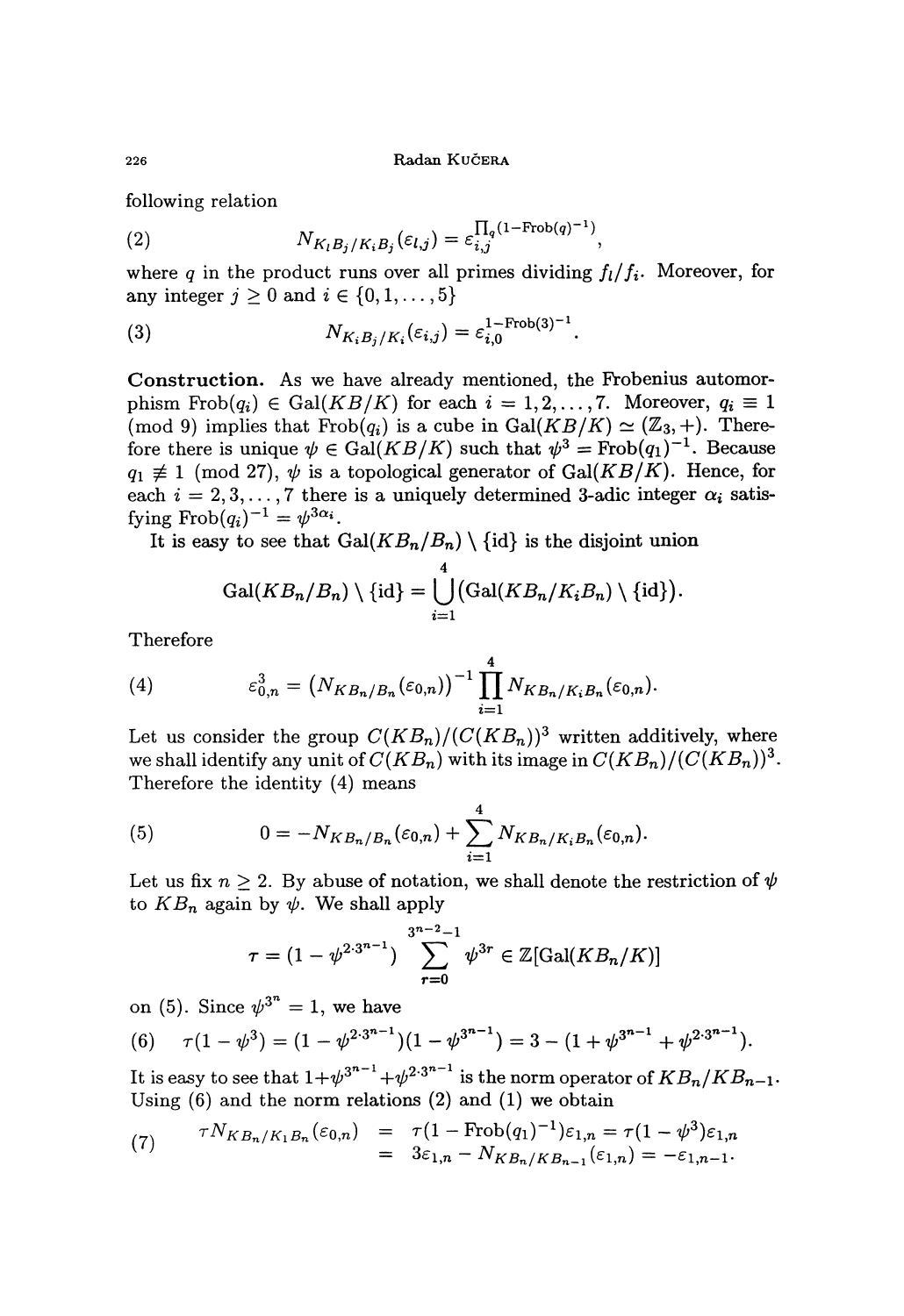Similarly, for any  $i = 2, 3, 4$  using (2) we have

$$
\tau N_{KB_n/K_iB_n}(\varepsilon_{0,n}) = \tau (1 - \text{Frob}(q_{2i-1})^{-1})(1 - \text{Frob}(q_{2i-2})^{-1})\varepsilon_{i,n}
$$
  
= 
$$
\tau (1 - \psi^{3\alpha_{2i-1}})(1 - \psi^{3\alpha_{2i-2}})\varepsilon_{i,n}.
$$

Let  $a_j^{(n)}$  be a positive integer satisfying  $a_j^{(n)} \equiv \alpha_j \pmod{3^n \mathbb{Z}_3}$ . Then

$$
\tau N_{KB_n/K_iB_n}(\varepsilon_{0,n}) = \tau (1 - \psi^{3a_{2i-1}^{(n)}})(1 - \psi^{3a_{2i-2}^{(n)}})\varepsilon_{i,n} \n= \tau (1 - \psi^3)\sigma_{2i-1}^{(n)}(1 - \psi^{3a_{2i-2}^{(n)}})\varepsilon_{i,n},
$$

where

$$
\sigma_i^{(n)} = \sum_{r=0}^{a_i^{(n)}-1} \psi^{3r},
$$

and  $(6)$  and  $(1)$  give

(8) 
$$
\tau N_{KB_n/K_iB_n}(\varepsilon_{0,n}) = -\sigma_{2i-1}^{(n)}(1-\psi^{3a_{2i-2}^{(n)}})N_{KB_n/KB_{n-1}}(\varepsilon_{i,n})
$$

$$
= -\sigma_{2i-1}^{(n)}(1-\psi^{3a_{2i-2}^{(n)}})\varepsilon_{i,n-1}.
$$

A similar computation gives  $(9)$ 

$$
\tau N_{KB_n/B_n}(\varepsilon_{0,n}) = \tau \left( \prod_{i=1}^7 (1 - \psi^{3a_i^{(n)}}) \right) \varepsilon_{5,n} = - \left( \prod_{i=2}^7 (1 - \psi^{3a_i^{(n)}}) \right) \varepsilon_{5,n-1}.
$$

Putting  $(5)$ ,  $(7)$ ,  $(8)$ , and  $(9)$  together, we obtain

$$
\varepsilon_{1,n-1} + \sum_{i=2}^4 \sigma_{2i-1}^{(n)} (1 - \psi^{3a_{2i-2}^{(n)}}) \varepsilon_{i,n-1} - \Biggl( \prod_{i=2}^7 (1 - \psi^{3a_i^{(n)}}) \Biggr) \varepsilon_{5,n-1} = 0.
$$

This equality in  $C(KB_n)/(C(KB_n))^3$  means that there is  $\eta_{n-1} \in C(KB_n)$ such that

$$
(10) \qquad \eta_{n-1}^3 = \varepsilon_{1,n-1} \cdot \left( \prod_{i=2}^4 \varepsilon_{i,n-1}^{\sigma_{2i-1}^{(n)}(1-\psi^{3a_{2i-2}^{(n)}})} \right) \cdot \varepsilon_{5,n-1}^{-\prod_{i=2}^7 (1-\psi^{3a_i^{(n)}})}.
$$

Since  $KB_n$  is a real abelian field,  $\eta_{n-1}$  is uniquely determined by the previous identity. It is easy to see that  $\eta_{n-1}^3 \in C(KB_{n-1})$ , so  $\eta_{n-1}^3 \in KB_{n-1}$ . Since  $KB_n/\mathbb{Q}$  is abelian, we have  $\eta_{n-1} \in KB_{n-1}$ , hence  $\eta_{n-1} \in \mathbb{Q}^{(3^n f_0)}$ . On the other hand  $\eta_{n-1} \in C(KB_n)$  implies  $\eta_{n-1} \in C(\mathbb{Q}^{3^{n+1}f_0})$ . But for cyclotomic fields, the Sinnott groups of circular units satisfy the Galois descent (see [GK]), so

$$
\eta_{n-1} \in \mathbb{Q}^{(3^n f_0)} \cap C(\mathbb{Q}^{(3^{n+1} f_0)}) = C(\mathbb{Q}^{(3^n f_0)}).
$$

This means  $\eta_{n-1} \in \overline{C}(KB_{n-1}).$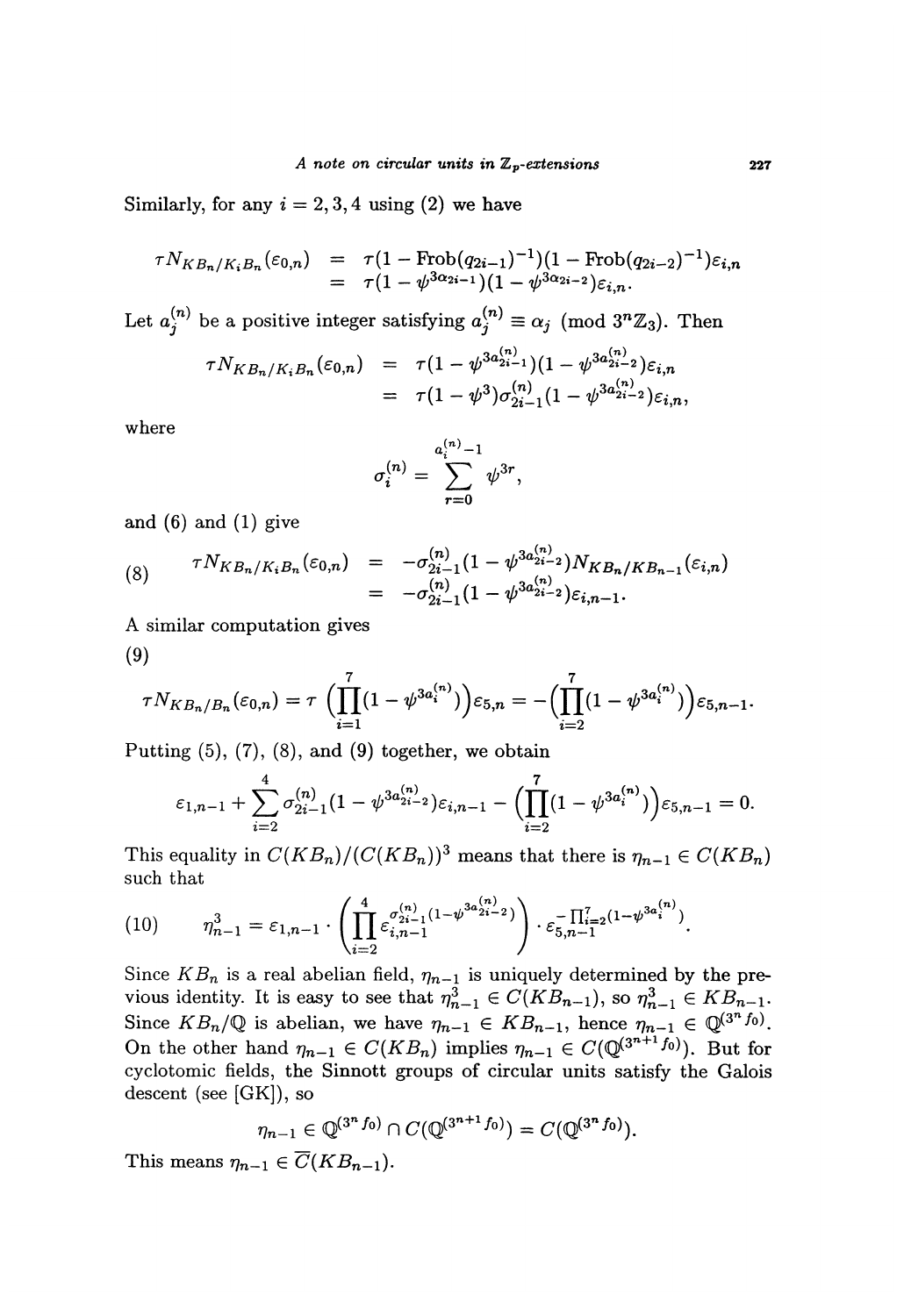Since  $a_j^{(n)} \equiv a_j^{(n+1)} \pmod{3^n}$ , we have

$$
\varepsilon_{i,n-1}^{1-\psi^{3a_j^{(n)}}} = \varepsilon_{i,n-1}^{1-\psi^{3a_j^{(n+1)}}}.
$$

It is easy to see that for any positive integers  $a$  and  $b$ 

$$
(1 - \psi^{3a}) \sum_{r=0}^{b-1} \psi^{3r} = (1 - \psi^3) \left( \sum_{s=0}^{a-1} \psi^{3s} \right) \sum_{r=0}^{b-1} \psi^{3r} = (1 - \psi^{3b}) \sum_{r=0}^{a-1} \psi^{3r}.
$$

Using the previous identities we can easily prove that the numbers  $a_j^{(n)}$  can be replaced by  $a_j^{(n+1)}$  in (10). Using (1) this implies that

$$
N_{KB_n/KB_{n-1}}(\eta_n^3)=\eta_{n-1}^3,
$$

so

$$
N_{KB_n/KB_{n-1}}(\eta_n)=\eta_{n-1}.
$$

Denoting  $\eta_0 = N_{KB_1/K}(\eta_1)$ , we have proved

(11) 
$$
\eta = (\eta_n)_{n=0}^{\infty} \in \varprojlim \overline{C}(KB_n).
$$

 $\in C(KB_n)$ , so  $\eta^3 \in \varprojlim C(KB_n)$ . To show that  $\eta \notin \varprojlim C(KB_n)$ , it is enough to prove that  $\eta_1 \notin C(KB_1)$ . For this purpose we shall describe a basis of  $C(KB_1)$ .

**Lemma 2.** There is a basis of  $C(KB<sub>1</sub>)$  consisting of (i) 4 conjugates of each of the units  $\varepsilon_{1,1}$ ,  $\varepsilon_{2,1}$ ,  $\varepsilon_{3,1}$ , and  $\varepsilon_{4,1}$ , and  $\int$  and  $\int$   $\frac{1}{2}$   $\int$   $\frac{1}{2}$   $\int$   $\frac{1}{2}$   $\int$   $\frac{1}{2}$   $\int$   $\frac{1}{2}$   $\int$   $\frac{1}{2}$   $\int$   $\frac{1}{2}$   $\int$   $\frac{1}{2}$   $\int$   $\frac{1}{2}$   $\int$   $\frac{1}{2}$   $\int$   $\frac{1}{2}$   $\int$   $\frac{1}{2}$   $\int$   $\frac{1}{2}$   $\int$   $\frac{1}{2}$   $\$ 

(ii) of 2 conjugates of each of the units  $\varepsilon_{1,0}$ ,  $\varepsilon_{2,0}$ ,  $\varepsilon_{3,0}$ ,  $\varepsilon_{4,0}$ , and  $\varepsilon_{5,1}$ . Proof. Since

$$
\operatorname{rank}_{\mathbb{Z}} C(KB_1) = \operatorname{rank}_{\mathbb{Z}} E(KB_1) = [KB_1 : \mathbb{Q}] - 1 = 26,
$$

which is the number of units mentioned in the lemma, it is enough to show that they together with  $-1$  generate  $C(KB_1)$ . We have chosen the primes  $q_1, \ldots, q_7$  in such a way that all automorphisms  $Frob(q_1), \ldots, Frob(q_7)$  act trivially on  $KB_1$ . Hence relations (4) and (2) for  $n = 0, 1$  give  $\varepsilon_{0,n}^3 = 1$ , so  $\varepsilon_{0,0} = \varepsilon_{0,1} = 1$ . Because  $\varepsilon_{5,0} = -1$ , Lemma 1 gives that the multiplicative group, generated by  $-1$  and by all conjugates of units mentioned in the lemma, equals  $C(KB_1)$ .

Let us fix any  $i = \{1, 2, 3, 4\}$  and consider  $\varepsilon_{i,1} \in K_i B_1$ . The Galois groups Gal( $K_i B_1 / K_i$ ) and Gal( $K_i B_1 / B_1$ ) are groups of order 3; let  $\mu$  and  $\nu$  be their generators, respectively. Then  $\mu$  and  $\nu$  generate Gal( $K_i B_1 / \mathbb{Q}$ ), so  $\varepsilon_{i,1}^{\mu^r \nu^s}$ , with  $r, s = 0, 1, 2$ , is the system of all conjugates of  $\varepsilon_{i,1}$ . Using the trivial action of Frobenius automorphisms, (2) implies

$$
\varepsilon_{i,1}^{1+\nu+\nu^2} = N_{K_iB_1/B_1}(\varepsilon_{i,1}) = \varepsilon_{5,1}^{\prod_{q|f_i}(1-\text{Frob}(q)^{-1})} = 1
$$

228